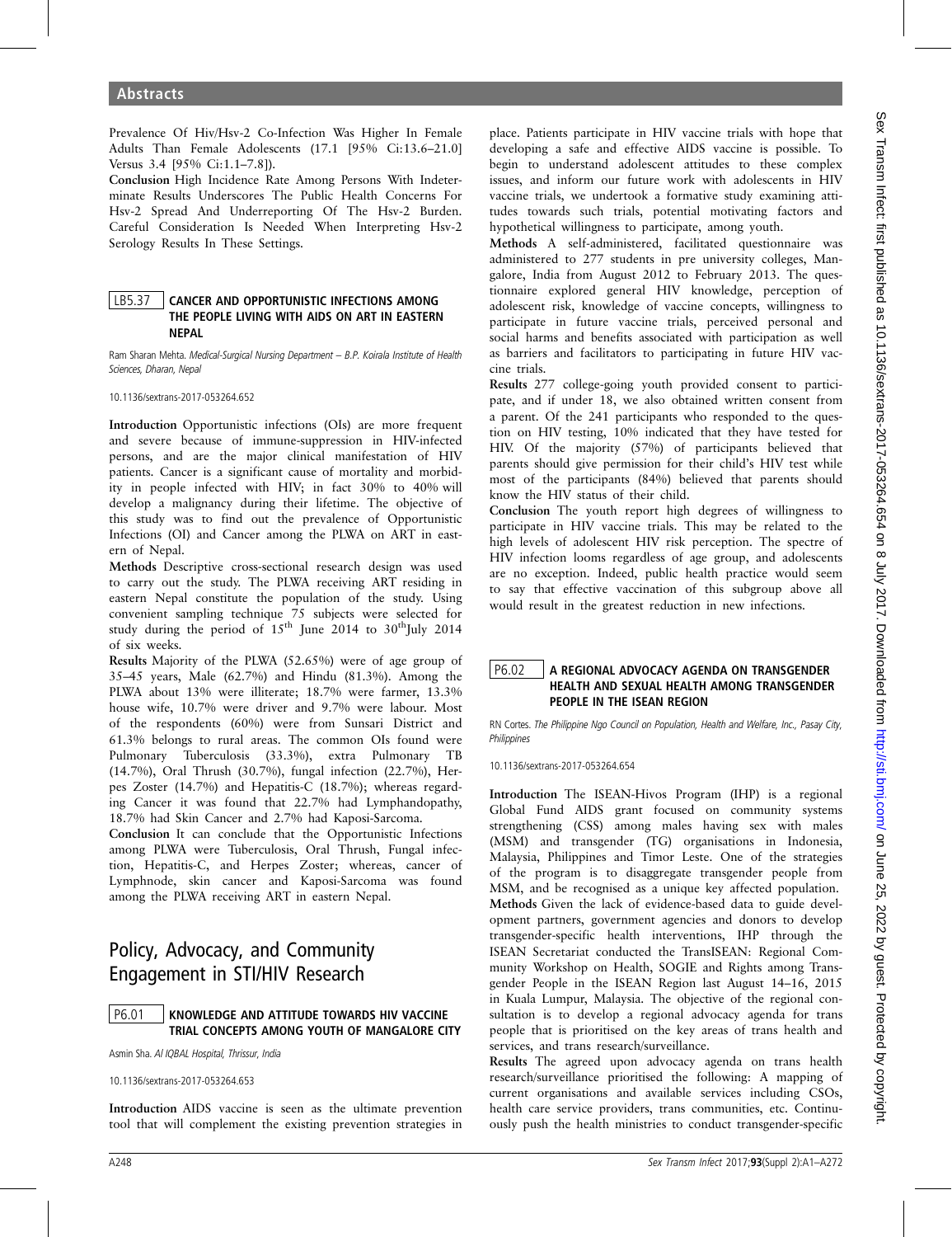IHBSS/IBBS and STI/HIV vulnerability (especially for trans men), wherein trans people are part of the research team, to provide disaggregated data for trans women/men. A study on the possible drug interaction of anti-retroviral therapy and hormone replacement therapy, and a baseline study on the state of mental health among trans people through participatory action research should be done. Lastly, there should more trans-driven and trans-focused researches, and research grant opportunities.

Conclusion Addressing trans issues should be multi-faceted approach with focus on trans health research/surveillance. Therefore, this regional advocacy agenda can be used by trans groups, program implementers, researchers, and key stakeholders in developing prioritised trans-specific advocacies on research/surveillance.

#### P6.03 A REGIONAL ADVOCACY AGENDA ON TRANSGENDER HEALTH RESEARCH AND SURVEILLANCE AMONG TRANSGENDER PEOPLE IN THE ISEAN REGION

RN Cortes. The Philippine Ngo Council on Population, Health and Welfare, Inc., Pasay City, **Philippines** 

10.1136/sextrans-2017-053264.655

Introduction The ISEAN-Hivos Program (IHP) is a regional Global Fund AIDS grant focused on community systems strengthening (CSS) among males having sex with males (MSM) and transgender (TG) organisations in Indonesia, Malaysia, Philippines and Timor Leste. One of the strategies of the program is to disaggregate transgender people from MSM, and be recognised as a unique key affected population. Methods Given the lack of evidence-based data to guide development partners, government agencies and donors to develop trans-specific health interventions, IHP through the ISEAN Secretariat conducted the TransISEAN: Regional Community Workshop on Health, SOGIE and Rights among Transgender People in the ISEAN Region last August 14–16, 2015 in Kuala Lumpur, Malaysia. The objective of the regional consultation is to develop a regional advocacy agenda for trans people that is prioritised on the key areas of trans health and services, and trans research and surveillance.

Results The prioritised advocacy agenda on trans health and services are the following: Sensitisation of healthcare workers and facilities for trans people to ensure confidentiality and recognition of their identities. Development of trans-health and SOGIE IEC materials and strengthening the peer education program for trans youth. Development of a blueprint for the establishment of a Transgender Wellness Centre and trans-PLHIV support system; and developing a Service Delivery Network for other trans services including psychosocial, gender reaffirming procedures, legal concerns, etc. There should be continuous capacity building of trans groups for trans-led health service delivery. Lastly, SOGIE should be mainstreamed, localised and integrated in the health education and curriculum.

Conclusion Addressing trans issues should be multi-faceted approach with focus on transgender health, including sexual health services. Therefore, this regional advocacy agenda can be used by trans groups, program implementers, researchers, and key stakeholders in developing prioritised trans-specific health advocacies.

# P6.04 ABSTRACT WITHDRAWN

# P6.05 A SEXUAL REVOLUTION IN PARADISE ? INDIGENOUS YOUTH AND THE DIGITAL AGE!

<sup>1</sup>Walker D, <sup>1</sup>Pereznieto P, <sup>1</sup>Bergh G, <sup>2</sup>Smith K, <sup>3</sup>Les F. <sup>1</sup>Overseas Development Institute, London, UK; <sup>2</sup>Plan International, APIA — Western Samoa; <sup>3</sup>Asia Pacific Indigenous Youth Network,Baguio, Philippines

#### 10.1136/sextrans-2017-053264.656

Introduction Sexual health organisations are embracing social media on an unprecedented scale to engage communities in a more interactive style and with the aim of improving outcomes. However, such technology is still in its early stages and evidence of its efficiency is limited. Especially for young people and underserved communities such as indigenous peoples.The study is an overview of the peer-reviewed evidence on social media to inform consumers in sexual health with a particular focus on the Pacific youth context. Research questions: (1) What is the evidence of benefit for social media campaigns used in sexual health promotion? and (2) What social media campaigns have been used in Indigenous-focused sexual health promotion in the Pacific and what is the evidence of their effectiveness and benefit?

Methods We conducted a scoping study of peer-reviewed evidence. We examined the available literature, conducted researcher surveys, and debriefs, case studies and interviews. This was further accompanied by a consultation of stakeholders. Data collection was still underway in 2016.

Results The review identified 17 intervention studies and seven systematic reviews that met criteria, which showed limited evidence of benefit. We found five projects with significant social media coverage targeting the Indigenous Pacific population for sexual health promotion purposes meeting criteria. No evidence of benefit was found for these projects.

Conclusion Although social media technologies have the unique capacity to reach young people, indigenous communities, and other underserved populations, evidence of their capacity to do so is limited. Current initiatives are neither evidence-based nor widely adopted. Sexual health organisations should tailor platforms specifically to indigenous youth to ensure cultural competencies are met and encouraged.

#### P6.06 VULNERABILITY TO STI/HIV/AIDS IN ADOLESCENTS IN POVERTY SITUATION

Izaildo Tavares Luna, Maria Isabelly Fernandes da Costa, Raelson Ribeiro Rodrigues, Patrícia Neyva da Costa Pinheiro. Universidade Federal do Ceará, Fortaleza – CE, Brazil

10.1136/sextrans-2017-053264.657

Introduction This survey has as objective to identify if the adolescents in poverty situation are vulnerable to STI/HIV/ AIDS.

Methods The survey was descriptive, exploratory, with a quantitative approach, carried out with 287 adolescents in a public school situated in a region of low human development rate in Fortaleza-CE, Brazil. The data collection was done through two questionnaires, one sociodemographic and one about the adolescents' vulnerability. It was attributes ponctuations from 0 to 2 points, which, in the end, can present points from 0 (low vulnerability) and 21 (high vulnerability). The data were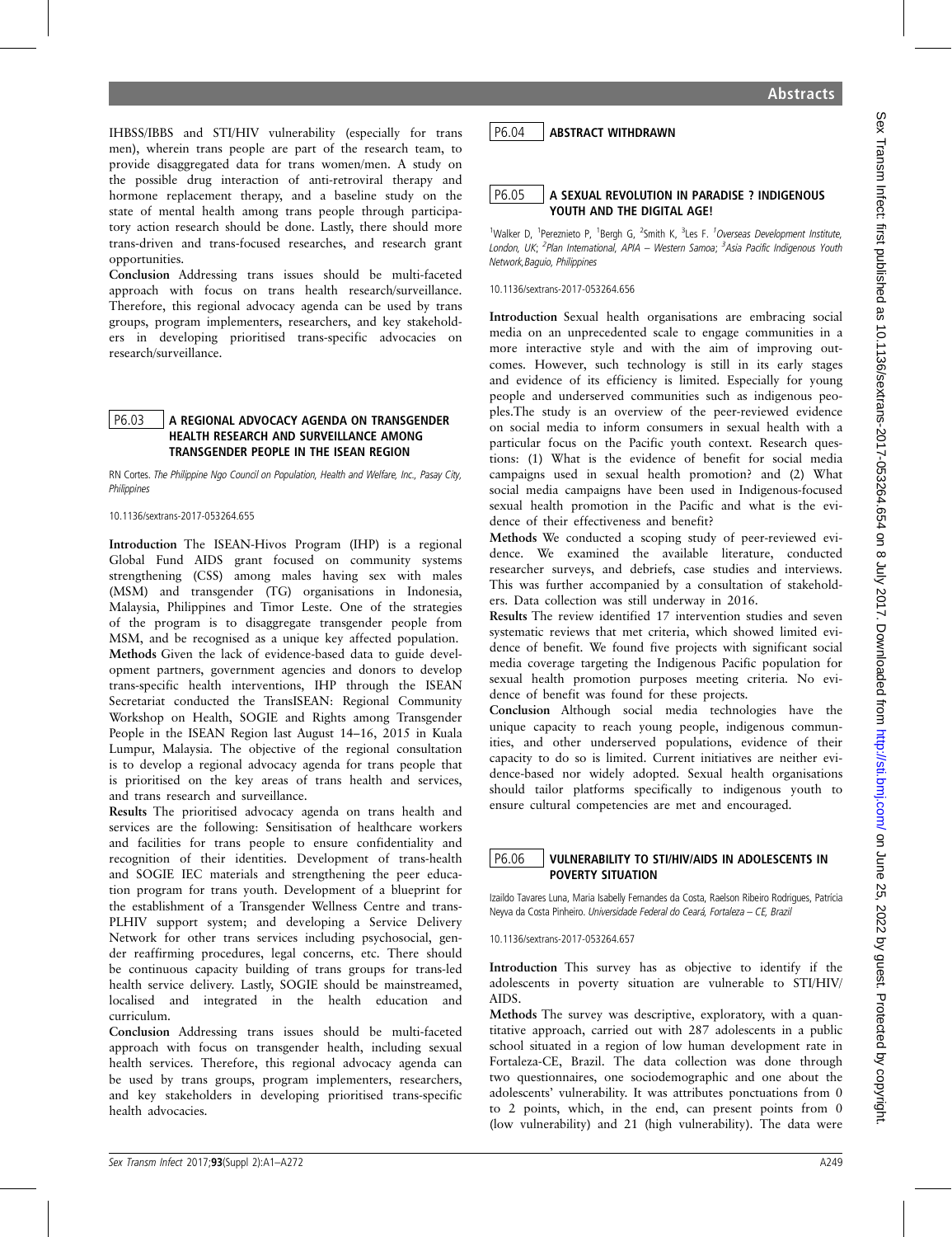analysed by SPSS, version 22.0 and the Mann-Whitney or Kruskal-Wallis tests were used to verify the significance of the variables.

Results From the 287 adolescents, 191 were males and 96 were females, distributed between the 6th and 7th grades (28% e 62% respectivaly). The predominant skin colour was attributed to Brown (41,5%) and the religion was the catholic with 54,4%. Regarding to marital status, 36,6% were dating, 61% were single, and 1,7% in another kind of relationship. Among the adolescents, 55,4% lived in a rented house and 44,6% lived in their own house, which 16,7% lived with more than 6 people.Regarding to the vulnerability to STI/HIV/ AIDS it was observed that male adolescents present more vulnerability ( $dp=3.9$ ) than the female adolescent ( $dp=3.7$ ), and the students from 6th grade are more vulnerable (dp=3.9). Regarding to skin colour, the students Who are considered yellow (dp=3.6) present more vulnerability than the others, and the adolescents with no religion as well (dp=4.6). Regarding to marital status, the adolescents Who are more vulnerableare those Who were in another kind of relationship  $(dp=4.0)$ .

Conclusion Aware of this, it was concluded the adolescents in poverty situation are vulnerable to STI/HIV/AIDS mainly the boys, and those with low level of education, and those Who don't keep solid relationship, interfering in the necessity of educational strategies regarding to STI/HIV/AIDS prevention.

# P6.07 A TELEPHONE TRIAGE PROGRAM FOR HIV-POSITIVE CHILDREN IN RESOURCE POOR SETTINGS: TRAINING TRIAGE COORDINATORS IN CHENNAI, INDIA

<sup>1</sup>Jeannie Radoc, <sup>1</sup>Gabriella Odudu, <sup>2</sup>Swathi Padankatti. <sup>1</sup>David Geffen School of Medicine at UCLA, Los Angeles, USA; <sup>2</sup>International Alliance for The Prevention of AIDS, Chennai, India

#### 10.1136/sextrans-2017-053264.658

Introduction India is home to the world's third largest HIVpositive population. One sub-population- children living with HIV (CLHIV) -requires unique 'HIV triaging' to ensure patients at high risk receive treatment without delay. The International Alliance for the Prevention of AIDS (IAPA), an organisation in Chennai, India, supports 43 CLHIV by offering free monthly medical visits. Between monthly visits, all patient calls are triaged by a single staff member. The UTHAVI Project, a training curriculum and web-based telephone triage database, aims to help IAPA's CLHIV get the treatment they need between monthly visits. The UTHAVI project trains community social workers and IAPA staff in triage categorization, evaluating trainees' knowledge and preparedness pre- and post-training.

Methods In-depth Interviews with staff and physicians were conducted to assess program needs. The triage curriculum, 'The UTHAVI Project,' was adapted from the WHO's Integrated Management of Childhood Illness handbook. Using 25 CLHIV triage scenarios, pre- and post-training knowledge and preparedness were assessed in 5 IAPA staff members and 12 Bachelor's in Social Work students. Participants used a 3-tier triage system (emergent, urgent, non-urgent) to assign a triage level for each scenario.

Results Paired t-test analysis showed significant differences (p<0.05) in overall pre- and post-test scores. The protocol categories of Fever, Diarrhoea, General Danger Signs, and Opportunistic Infections showed the most significant differences (p<0.05) while the protocol category of Cough showed no significant difference (p>0.05). 94.1% of trainees felt equally or more prepared post-training vs. pre-training.

Conclusion Future research looks to assess the protocol's impact on control and treatment groups. Future direction of The UTHAVI Project include expanding the healthcare network to physicians of different specialties. Following the completion of the online triage database, trainings on how to use the technology will be conducted and triaging patients will be studied through the website.

# P6.08 | OFFERING STI TESTING IN A COMMUNITY-BASED HIV PREVENTION OUTREACH PROGAM

<sup>1</sup>Joshua Bruce, <sup>2</sup>Nicholas Van Wagoner, <sup>2</sup>Austin Culver, <sup>2</sup>Kristal J Aaron, <sup>3</sup>Barbara Van Der Pol. <sup>1</sup> Birmingham AIDS Outreach, Birmingham, USA; <sup>2</sup> University of Alabama at Birmingham, Birmingham, USA; <sup>3</sup>University of Alabama at Birmingham School of Medicine, Birmingham, USA

10.1136/sextrans-2017-053264.659

Introduction STI testing is too often separated from HIV testing services and thus persons who may be at risk for STI are not adequately screening for infection. Data suggest that current STI infection is an indicator of elevated risk for HIV infection over a short period of time (e.g. 3 months). Therefore, detecting STI is important to both STI treatment and management and HIV risk-reduction.

Methods In October 2015 we began offering STI screening at Birmingham AIDS Outreach, a CBO that, among other activities, offers HIV testing, counselling and prevention services. Molecular testing for chlamydia, gonorrhoea and trichomonas was performed using self-obtained vaginal or male urine specimens as well as self-obtained oropharyngeal and anal swabs from any clients who wished to be screened at those sites. Here we report the case rates and the utility of testing both genital and extragenital samples.

Results 663 men and 341 women were screened in 15 months and 478 specimens from a total of 1148 visits were tested. 39 STI (chlamydia, gonorrhoea or trichomonas) were detected with a positive case rate of 32/663 (4.8%) and 7/341 (2.1%) for men and women, respectively. Among those with an STI, 1 had a positive HIV or syphilis result at the same visit (not all clients were tested for HIV and syphilis). Extragenital testing detected 22 cases of STI (18 rectal and 4 oropharyngeal) thus 56% if infections would not have been detected if screening was performed using only genital specimens.

Conclusion The case rates in this population of persons utilising HIV prevention services was higher than that seen in the general population in the US and was similar to rates seen at STD clinics in the state of Alabama. The clients of this CBO are not routine users of the local STD clinic and theses cases would have gone undetected if not for this program. Combining STI screening with HIV prevention is a critical to reducing the burden of both STI and HIV I at risk populations.